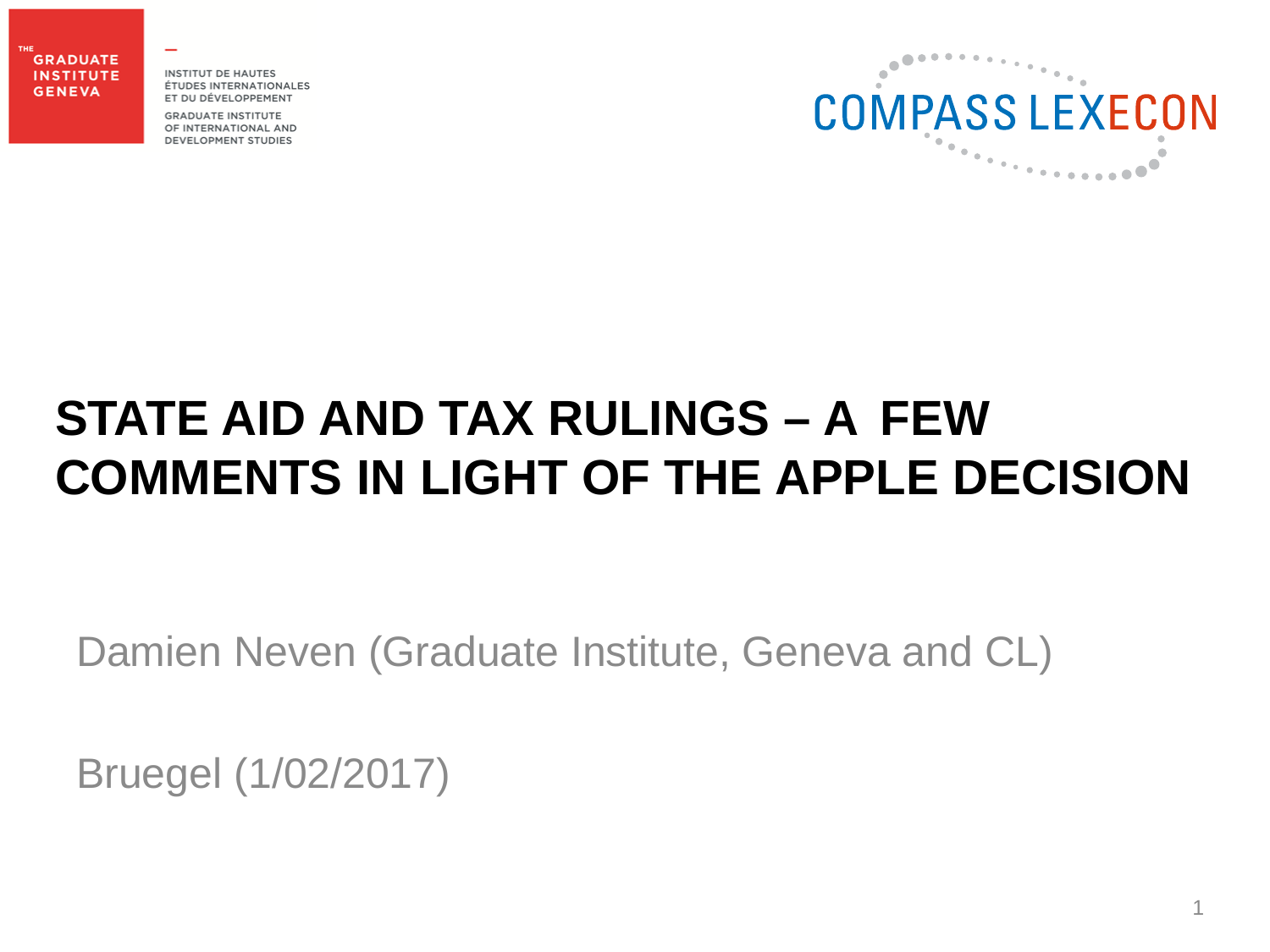

**GRADUATE INSTITUTE** 

**GENEVA** 





## The great unbundling

- ASI and AOE are not tax resident anywhere (not challenged by the Commission)
- The Irish Branches procure the iphones (from China), sell and distribute them (outside the Americas)
- ASI and AOE have a « cost sharing agreement » with Apple US. Such that, under US tax law, income from the sale of manufactured products abroad escapes US taxes (normally based on worldwide income) even when valuable IP/intangibles are embedded in the product.
- Under Irish tax law, the profit of the local branches has to taxed in Ireland.
- The tax rulings effectively consider a fixed mark up on the cost incurred by the Irish branches
- Hence, what is taxed is a notional profit on the plastics and the electronic component. The value brought by the brand name (intangible) and the IP is untaxed outside the US.
- ASI/AOE and their Irish branches. • The Commission challenges the allocation of profit between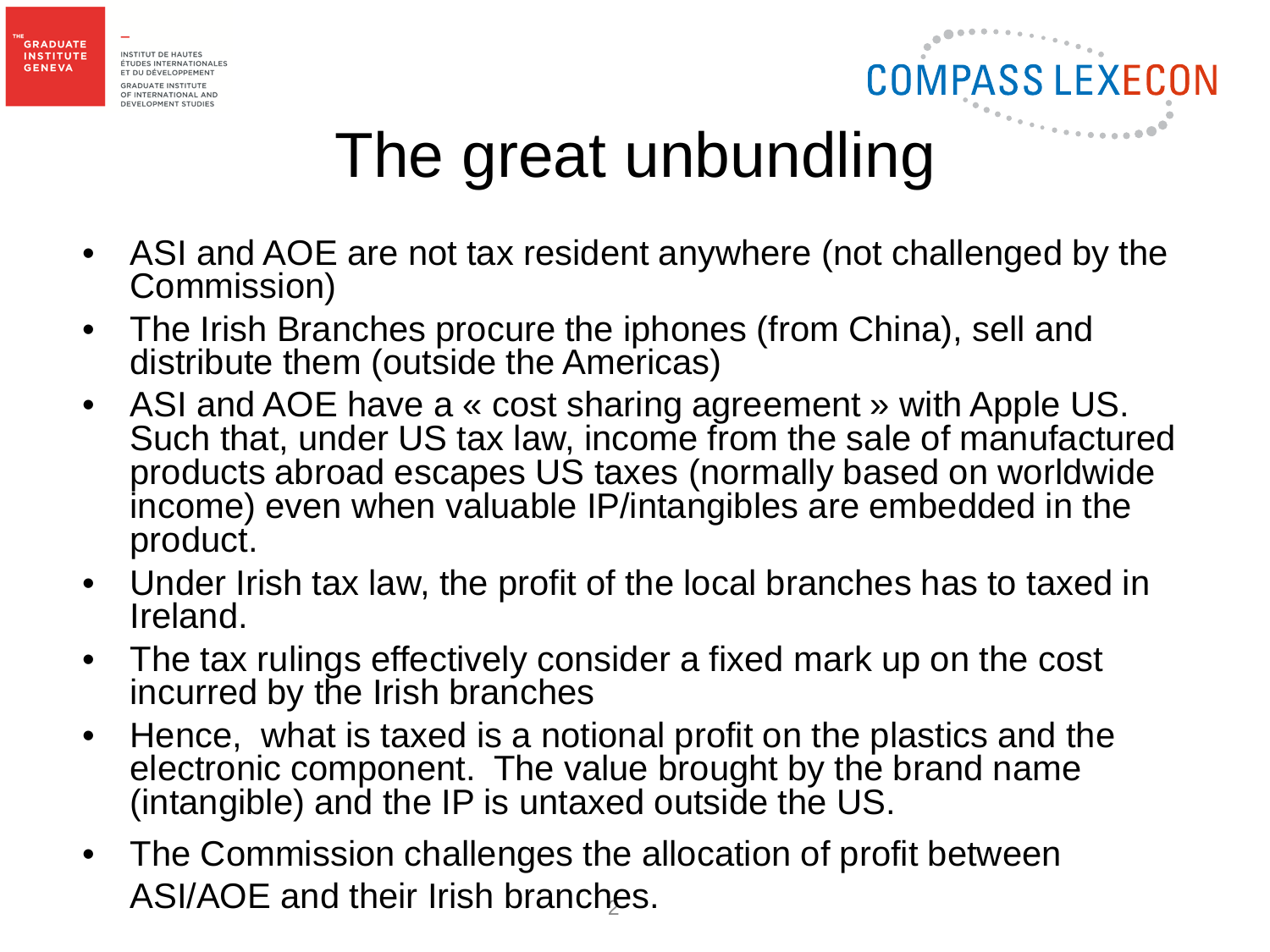

INSTITUT DE HAUTES ÉTUDES INTERNATIONALES ET DU DÉVELOPPEMENT **GRADUATE INSTITUTE** OF INTERNATIONAL AND DEVELOPMENT STUDIES



- The Commission allocates all value to the Irish branches
- On what terms would an independent entity perform the functions of procurement and distribution : mark up over cost is not unreasonable. (The Irish government)
- Would on what terms would an independent entity perform the function of the head office : a very small fee (the Commission)
- The answer depends on what is the "tested party". "In principle", the party performing the less complicated task.
- Or « two-sided test » ? A negotiation between the two parties ?
- The economic reality is that Apple Inc would appear to be the natural principal (the products are manufactured according to design produced in the US).
- Hence, the Commission uses an clumsy instrument to address a problem created by US tax law (and Irish tolerance)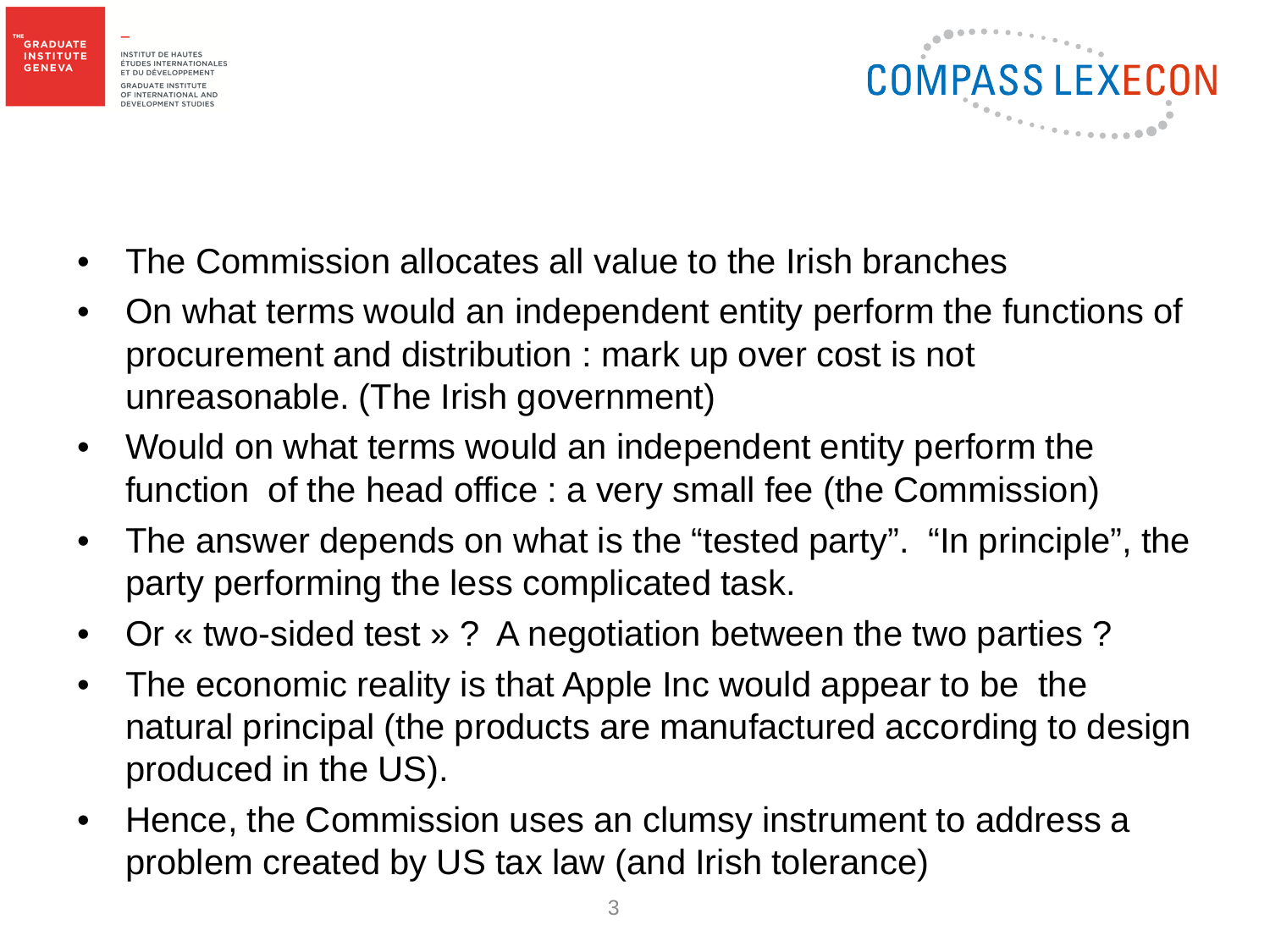

**GRADUATE INSTITUTE** 

**GENEVA** 

ÉTUDES INTERNATIONALES ET DU DÉVELOPPEMENT OF INTERNATIONAL AND DEVELOPMENT STUDIES

## Consequences for international taxation

**COMPASS LEXECON** 

- The Commission decision seems to ensure that taxes are paid where the value is created (principle of territoriality)
- But not quite.
- Why should the profit from sales of iphones in France not be taxed in France (instead of Ireland)
- The Commission decision actually enhances tax competition among member states.
- Previously, the benefit to a host country of a tax sweetener was limited (as Apple appropriated most of the rent from the transaction).
- The matter is now different. Attracting ASI/AOE is becoming much more attractive (as Apple can no longer appropriate rents) through other instruments (like investment aid)
- All of this is a poor substitute for a proper coordinated reform of taxes on multinationals. But it may be the best option available